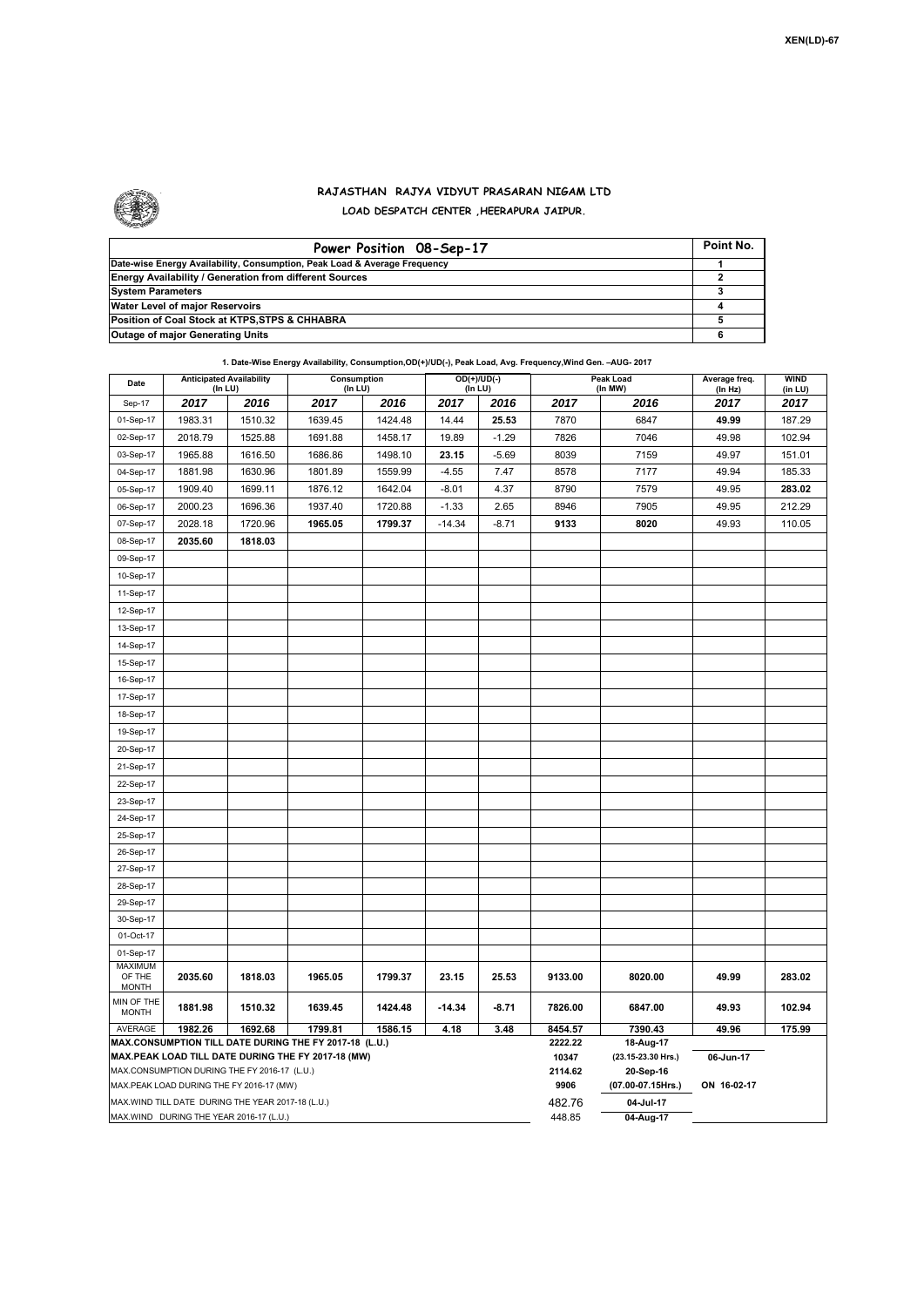## **Prior assessment of Avail. For next Day Prior assessment of Avail. Actual Energy Received 1** KTPS (1240/1240) 267.00 267.00 242.06 **2** STPS (1500/1500)<br> **220.00** 210.00 172.69<br> **220.00** 210.00 11.57<br> **220.00** 20.00 11.57 **3** DHOLPUR GAS CCPP (330/330) 4 RAMGARH (273.5/273.5) 46.00 46.00 46.00 45.66<br> **5** RAPP-A(200/200) 41.88 **5** RAPP-A(200/200) **38.00** 38.00 **6** MAHI (140/140) **38.00 6** MAHI (140/140) 0.00 0.00 8.99 **7** CHAMBAL (RPS+JS) (135.5/271) 4.83 4.83 17.73 **8** GIRAL LIGNITE (250/250) **0.00** 0.00 0.00 0.00 0.00<br>**9** CHHABRA TPS 1000/1000) 0.00 109.00 109.00 103.74 **9** CHHABRA TPS 1000/1000) **10** ADANI (TPS) + KALISINDH (TPS) (1200+1200/1320+1200) 420.00 420.00 391.97 **11** WIND FARM (3980.40/4119.15) 83.00 99.50 110.05 12 SOLAR POWER(737.70/1295.70) 0.00 0.00 0.52 **13** CAPTIVE POWER PLANTS 0.00 0.00 0.00 0.00 **14** REGIONAL (INTRA STATE) O.A.(VLTPS) 0.00 0.00 0.00 0.00 0.00 15 OPEN ACCESS 3.35 -12.15 -12.02<br>16 BIOMASS – (101.95/119.25) 5.00 4.00 4.81 **BIOMASS – (101.95/119.25) 17** BARSINGHSAR LTPS(250/250) 26.00 26.00 24.72 **18** RAJWEST (1080/1080) 164.07 **TOTAL (A) : 1-18 1394.18 1384.18 1328.44 19** BBMB COMPLEX a) BHAKRA(230.79/1516.3) 33.43 33.43 33.82 33.45<br>b) DEHAR (198/990) 28.03 27.61 27.30 b) DEHAR (198/ 990) c) PONG (231.66/396) 30.43 28.91 31.00 **TOTAL : a TO c** 81.89 91.89 90.34 91.75 **20** CENTRAL STATIONS d) SINGRAULI (300/ 2000) 92.54 89.91 89.91  $(310.24/3000)$ f) 1.07 3.04 3.60 g) UNCHAHAR-II& III(61/630) 3.18 7.95 13.38 h) INDIRA GANDHI STPS(JHAJHAR) 0.00/1500) 0.00 0.00 0.00 0.00 0.00 0.00 i)  $NCTPS$  DADRI St-II (43.22/980) + DADRI-TH 1.28 4.13 6.50 j) DADRI GAS (77/830) 0.52 1.06 1.55 k)|ANTA (83.07/419) 0.33 0.00 0.04<br>1)|AURAIYA (61.03/663) 0.00 0.00 0.00 0.00 **(In LU) S.No. Sources Available to Rajasthan / Installed Capacity as on 30.09.2016 (In MW) 7-Sep-17** ANTA (83.07/419)0.330.000.04l) AURAIYA (61.03/663) 0.00 0.00 0.00 m) NAPP (44/440) 9.22 9.14 9.14 n) RAPP-B (125/440) 32.81 32.64 32.64 o) RAPP-C (88/440) 19.72 19.72 19.72 p) SALAL (20.36/690) 3.89 4.51 4.40<br>q) URI (70.37/720) 4.51 10.86 10.96 q) URI (70.37/720) 10.46 10.86 10.96 r) TANAKPUR (10.86/94) 2.50 2.48<br>s) CHAMERA –I (105.84/540) 13.52 14.35 14.70  $\overline{s}$ ) CHAMERA –I (105.84/540) t) CHAMERA-II (29.01/300) 6.09 6.24 5.05 u) CHAMERA-III (25.21/231) 4.27 4.27 4.19 3.95 v) DHAULIGANGA (27/280)  $\begin{array}{ccc} \hspace{1.6cm} & \hspace{1.6cm} & \hspace{1.6cm} & \hspace{1.6cm} & \hspace{1.6cm} & \hspace{1.6cm} & \hspace{1.6cm} & \hspace{1.6cm} & \hspace{1.6cm} & \hspace{1.6cm} & \hspace{1.6cm} & \hspace{1.6cm} & \hspace{1.6cm} & \hspace{1.6cm} & \hspace{1.6cm} & \hspace{1.6cm} & \hspace{1.6cm} & \hspace{1.6cm} & \hspace{1.6cm} &$ w) DULHASTI (42.42/390) 10.09 10.09 10.09 10.09 x) SEWA (13/120) 0.76 0.76 0.76 0.76 0.76 0.76 <br>y) NJPC (112.00/1500)+RAMPUR(31.808/412.02) 28.84 30.45 31.21 y) NJPC (112.00/1500)+RAMPUR(31.808/412.02) 28.84 30.45 z) TEHRI (75/1000) 6.75 6.75 6.75 aa) KOTESHWR (33.44/400) + PARBATI3 (56.73/520) ab) TALA 3.61 3.61 3.61 ac) MUNDRA UMPP (380/4000) 72.96 72.96 72.96 ad) SASAN **(372/3960)** 87.48 87.48 87.48 87.48 87.48 87.48 87.48 87.48 87.48 87.48 87.48 87.48 87.48 87.48 87.48 87.48 87.48 87.48 87.48 87.48 87.48 87.48 87.48 87.48 87.48 87.48 87.48 87.48 87.48 87.48 87.48 87.48 87.48 8 ae) FRKKA+KHLGN+TLCHR (70.18/3940) af) URS POWER(DADRI TH-I) 2000 0.00 0.00 0.00 TOTAL SCHEDULE(a TO af) 626.25 637.10 658.05 LOSSES -18.15 -18.63 -24.17 NET SCHEDULED **608.10 618.47 633.88 21** BILATERAL (REG.) EXCL. BANKING 17.40 17.40 18.71 18.06 **22** BANKING 0.00 0.00 0.00 **23** BILATERAL(INTER-REG.). EXCLUDING (ISOA & BANKING) 94.69 34.69 29.56 **24** INTER STATE OPEN ACCESS (BILATERAL+IEX) -3.35 12.15 12.02 **25** INDIAN ENERGY EXCHANGE -75.42 -75.42 -42.57 -42.57 **TOTAL(B): (19 TO 25) 641.42 644.00 650.95** TOTAL GENERATION (A +B) : 1 TO 25 **1979.39**<br>
OVER DRAWAL (+)/UNDER DRAWAL (-) 41.34 OVER DRAWAL (+)/UNDER DRAWAL (-) **GRAND TOTAL 2035.60** 2035.60 2028.18 1965.06 LAST YEAR *1818.03 1696.36 1799.37*

## **2.Anticipated Availability/Generation From Different Sources**